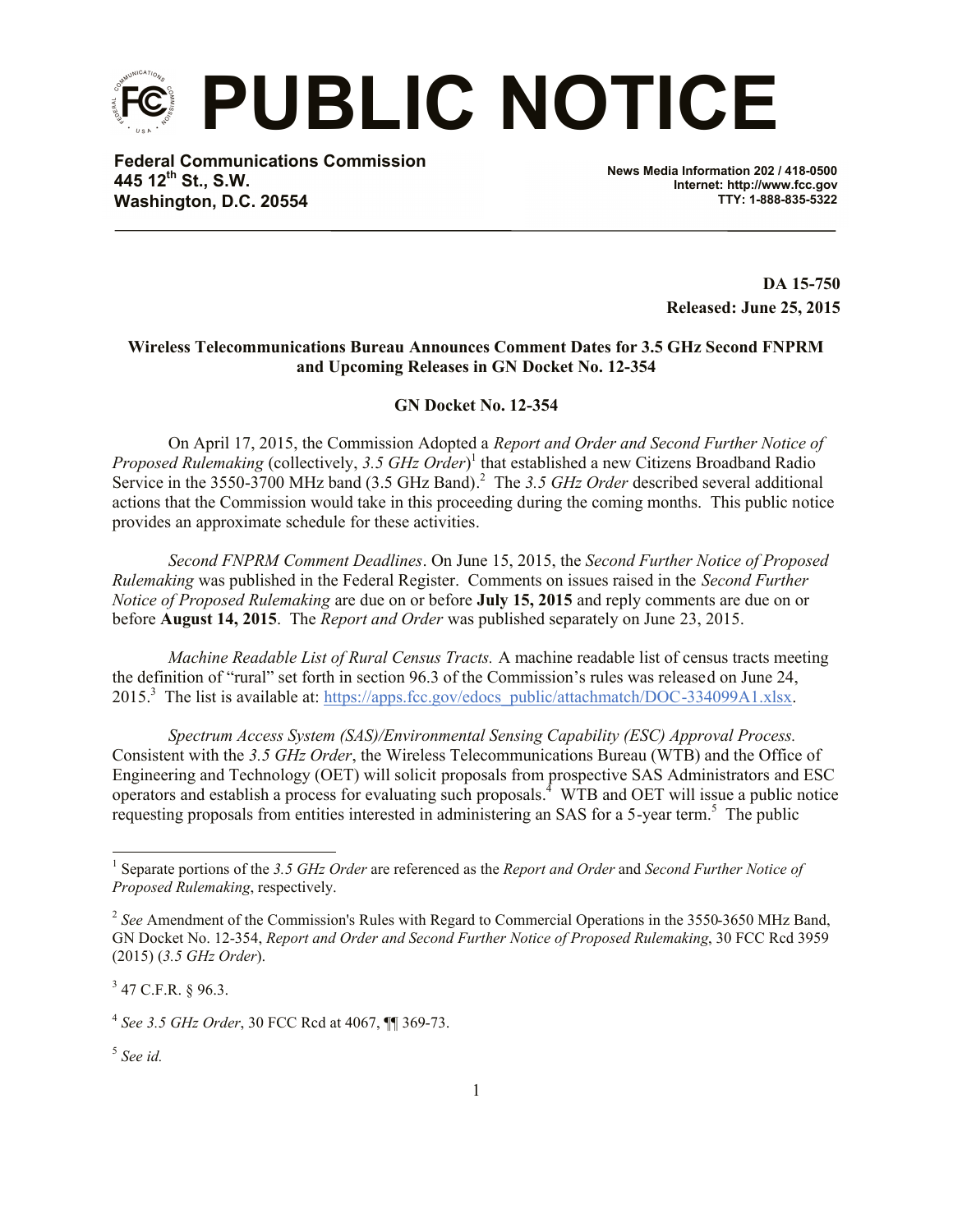notice will establish proposal submission procedures. We anticipate that this public notice will be released in the **third or fourth quarter of calendar year** 2015 and we will begin accepting proposals **no sooner than the fourth quarter of calendar year 2015**.

Additional information regarding review and approval procedures for prospective SAS Administrators will be provided in the above referenced public notice. However, consistent with the *3.5 GHz Order*, prospective SAS Administrators will be required to demonstrate, at a minimum, how they plan to meet the Commission's rules governing SAS operations, demonstrate their technical qualifications to operate an SAS, and provide any additional information requested by WTB and OET.<sup>6</sup> Based on the information provided, WTB and OET will determine whether to conditionally accept the proposals. Any party whose proposal is conditionally accepted will then be required to demonstrate that its SAS meets all of the requirements set forth in the Commission's rules and any other conditions that these offices deem necessary before final approval. Prospective SAS Administrators may also be required to participate in workshops and will be required to submit their SASs to WTB and OET for testing. All stages of the process, including review of proposals and system compliance testing, will be overseen by WTB and  $\overline{OET}$ , in close consultation with NTIA and  $\overline{DoD}$ .<sup>7</sup> A similar, parallel process will be used to review proposals from prospective ESC operators. These two processes may be combined if a party seeks to operate both an SAS and an ESC.

We encourage prospective SAS Administrators to work in earnest toward common industry standards through multi-stakeholder fora, since this will ultimately facilitate approval of their proposals. To the extent that some of the rules require interoperability and coordination among multiple SAS providers, our review process will give consideration to proposals that incorporate common industry standards that achieve these goals.

*3650-3700 MHz Grandfathered Protection Contours Public Notice.* WTB will release a public notice seeking comment on an appropriate method for determining the protected contours for grandfathered 3650-3700 MHZ band licensees.<sup>8</sup> Consistent with the 3.5 GHz Order, only sites registered by existing licensees on or before April 17, 2015 and constructed, in service, and in compliance with the rules by April 17, 2016 will be included in the protected contours.<sup>9</sup> We anticipate that this public notice will be released in the **third quarter of calendar year 2015**.

*Registration Process for Fixed Satellite Service (FSS) Earth Stations.* WTB will release a public notice describing the annual registration process for qualified in-band FSS earth stations.<sup>10</sup> We expect the public notice to be released by **early 2016**.

*Auction Comment and Procedures Public Notices.* Consistent with practice in past spectrum license auctions, the Commission will determine specific final auction procedures through a public notice process. The process will be initiated by release of an Auction Comment Public Notice, which will solicit public input on final auction procedures and will include specific proposals for auction components such as minimum opening bids. Thereafter, the Auction Procedures Public Notice will specify final

l

<sup>6</sup> *See id.*

<sup>7</sup> *See id.*

<sup>8</sup> *See id.* at 4077, ¶ 404.

<sup>9</sup> *See id.* at 4078, ¶ 406.

<sup>10</sup> *See id.* at 4046, ¶ 290.